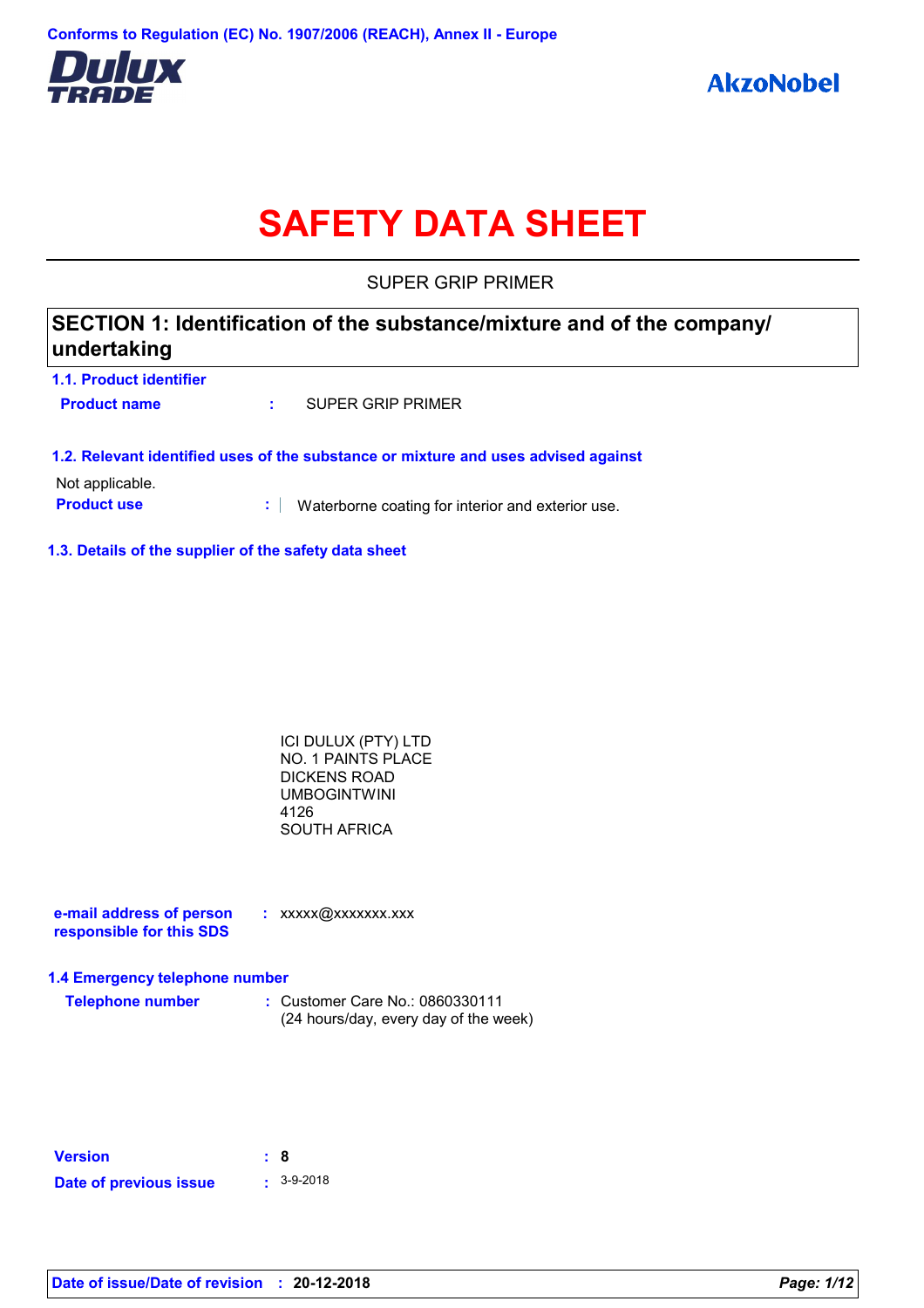# **SECTION 2: Hazards identification**

| 2.1. Classification of the substance or mixture |                                                                            |
|-------------------------------------------------|----------------------------------------------------------------------------|
| <b>Product definition</b>                       | : Mixture                                                                  |
| Not classified.                                 | <b>Classification according to Regulation (EC) No. 1272/2008 [CLP/GHS]</b> |
| Ingredients of unknown : 0%<br>toxicity         |                                                                            |
| <b>Ingredients of unknown</b><br>ecotoxicity    | $: 0\%$                                                                    |

See Section 11 for more detailed information on health effects and symptoms. See Section 16 for the full text of the H statements declared above.

| <b>2.2. Label elements</b>                                                                                                                                      |                                                                                                                     |
|-----------------------------------------------------------------------------------------------------------------------------------------------------------------|---------------------------------------------------------------------------------------------------------------------|
| <b>Signal word</b>                                                                                                                                              | : No signal word.                                                                                                   |
| <b>Hazard statements</b>                                                                                                                                        | : No known significant effects or critical hazards.                                                                 |
| <b>Precautionary statements</b>                                                                                                                                 |                                                                                                                     |
| <b>General</b>                                                                                                                                                  | : Keep out of reach of children. If medical advice is needed, have product container<br>or label at hand.           |
| <b>Prevention</b>                                                                                                                                               | : Do not get in eyes, on skin, or on clothing.                                                                      |
| <b>Response</b>                                                                                                                                                 | : Call a POISON CENTER or doctor if you feel unwell.                                                                |
| <b>Storage</b>                                                                                                                                                  | : Not applicable.                                                                                                   |
| <b>Disposal</b>                                                                                                                                                 | Dispose of contents and container in accordance with all local, regional, national or<br>international regulations. |
| <b>Supplemental label</b><br>elements                                                                                                                           | : Mot applicable.                                                                                                   |
| <b>Annex XVII - Restrictions</b><br>on the manufacture,<br>placing on the market and<br>use of certain dangerous<br>substances, mixtures and<br><b>articles</b> | : Not applicable.                                                                                                   |
| <b>Special packaging requirements</b>                                                                                                                           |                                                                                                                     |
| <b>Containers to be fitted</b><br>with child-resistant<br>fastenings                                                                                            | : Not applicable.                                                                                                   |
| <b>Tactile warning of danger</b>                                                                                                                                | : Not applicable.                                                                                                   |
| 2.3. Other hazards                                                                                                                                              |                                                                                                                     |
| <b>Voluntary label element</b><br>(CEPE)                                                                                                                        | : Contains methylisothiazolinone                                                                                    |
| <b>Other hazards which do</b><br>not result in classification                                                                                                   | : None known.                                                                                                       |

# **SECTION 3: Composition/information on ingredients**

| <b>3.2 Mixtures</b>                                                        | Mixture                       |           |                                                                         |             |
|----------------------------------------------------------------------------|-------------------------------|-----------|-------------------------------------------------------------------------|-------------|
|                                                                            |                               |           | <b>Classification</b>                                                   |             |
| <b>Product/ingredient name</b>                                             | <b>Identifiers</b>            | $%$ (w/w) | <b>Regulation (EC) No. 1272/2008</b><br>[CLP]                           | <b>Type</b> |
| Hydrocarbons, C10-C13, n-<br>alkanes, isoalkanes, cyclics,<br><2%aromatics | REACH #:<br>101-2119457273-39 | ′≤1       | Asp. Tox. 1, H304<br>EUH066                                             | $[1]$       |
|                                                                            |                               |           | See Section 16 for the full text of the H<br>statements declared above. |             |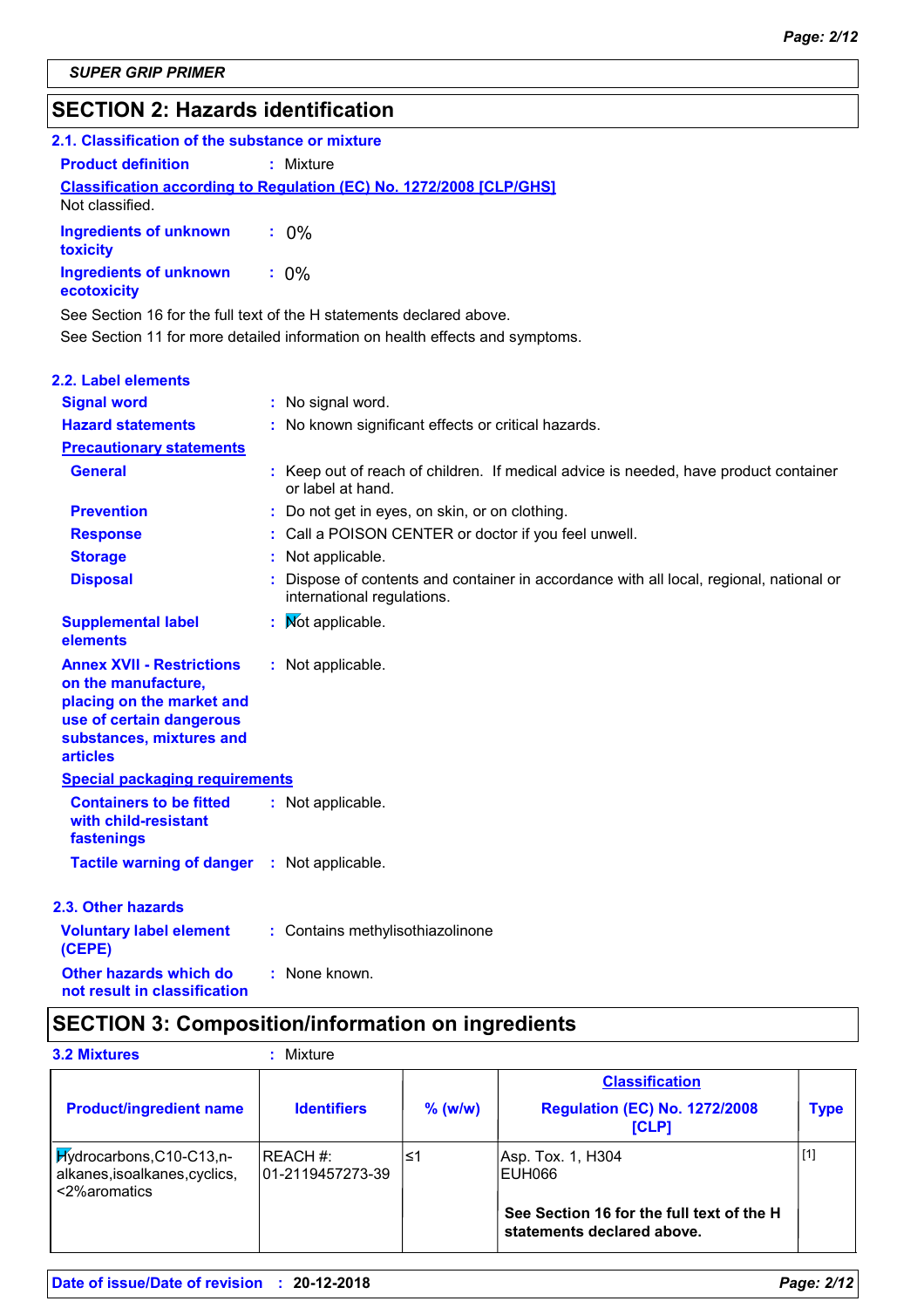*SUPER GRIP PRIMER*

# **SECTION 3: Composition/information on ingredients**

There are no additional ingredients present which, within the current knowledge of the supplier and in the concentrations applicable, are classified as hazardous to health or the environment, are PBTs, vPvBs or Substances of equivalent concern, or have been assigned a workplace exposure limit and hence require reporting in this section.

#### **Type**

[1] Substance classified with a health or environmental hazard

- [2] Substance with a workplace exposure limit
- [3] Substance meets the criteria for PBT according to Regulation (EC) No. 1907/2006, Annex XIII
- [4] Substance meets the criteria for vPvB according to Regulation (EC) No. 1907/2006, Annex XIII

[5] Substance of equivalent concern

Occupational exposure limits, if available, are listed in Section 8.

### **SECTION 4: First aid measures**

#### **4.1. Description of first aid measures**

| <b>General</b>                    | : In all cases of doubt, or when symptoms persist, seek medical attention. Never give<br>anything by mouth to an unconscious person. If unconscious, place in recovery<br>position and seek medical advice. |
|-----------------------------------|-------------------------------------------------------------------------------------------------------------------------------------------------------------------------------------------------------------|
| Eye contact                       | : Remove contact lenses, irrigate copiously with clean, fresh water, holding the<br>eyelids apart for at least 10 minutes and seek immediate medical advice.                                                |
| <b>Inhalation</b>                 | : Remove to fresh air. Keep person warm and at rest. If not breathing, if breathing is<br>irregular or if respiratory arrest occurs, provide artificial respiration or oxygen by<br>trained personnel.      |
| <b>Skin contact</b>               | : Remove contaminated clothing and shoes. Wash skin thoroughly with soap and<br>water or use recognised skin cleanser. Do NOT use solvents or thinners.                                                     |
| <b>Ingestion</b>                  | : If swallowed, seek medical advice immediately and show the container or label.<br>Keep person warm and at rest. Do NOT induce vomiting.                                                                   |
| <b>Protection of first-aiders</b> | : No action shall be taken involving any personal risk or without suitable training.                                                                                                                        |

#### **4.2. Most important symptoms and effects, both acute and delayed**

There are no data available on the mixture itself. The product is not classified as hazardous according to Regulation (EC) 1272/2008 as amended.

Repeated or prolonged contact with the mixture may cause removal of natural fat from the skin, resulting in nonallergic contact dermatitis and absorption through the skin.

If splashed in the eyes, the liquid may cause irritation and reversible damage.

This takes into account, where known, delayed and immediate effects and also chronic effects of components from short-term and long-term exposure by oral, inhalation and dermal routes of exposure and eye contact.

#### **4.3. Indication of any immediate medical attention and special treatment needed**

| <b>Notes to physician</b>  | : Treat symptomatically. Contact poison treatment specialist immediately if large<br>quantities have been ingested or inhaled. |
|----------------------------|--------------------------------------------------------------------------------------------------------------------------------|
| <b>Specific treatments</b> | No specific treatment.                                                                                                         |

See toxicological information (Section 11)

| <b>SECTION 5: Firefighting measures</b><br>5.1. Extinguishing media |                                                                      |
|---------------------------------------------------------------------|----------------------------------------------------------------------|
| <b>Suitable extinguishing</b><br>media                              | : Recommended: alcohol-resistant foam, $CO2$ , powders, water spray. |
| <b>Unsuitable extinguishing</b><br>media                            | : Do not use water jet.                                              |
|                                                                     | 5.2. Special hazards arising from the substance or mixture           |

| <b>Hazards from the</b> | Fire will produce dense black smoke. Exposure to decomposition products may |  |
|-------------------------|-----------------------------------------------------------------------------|--|
| substance or mixture    | cause a health hazard.                                                      |  |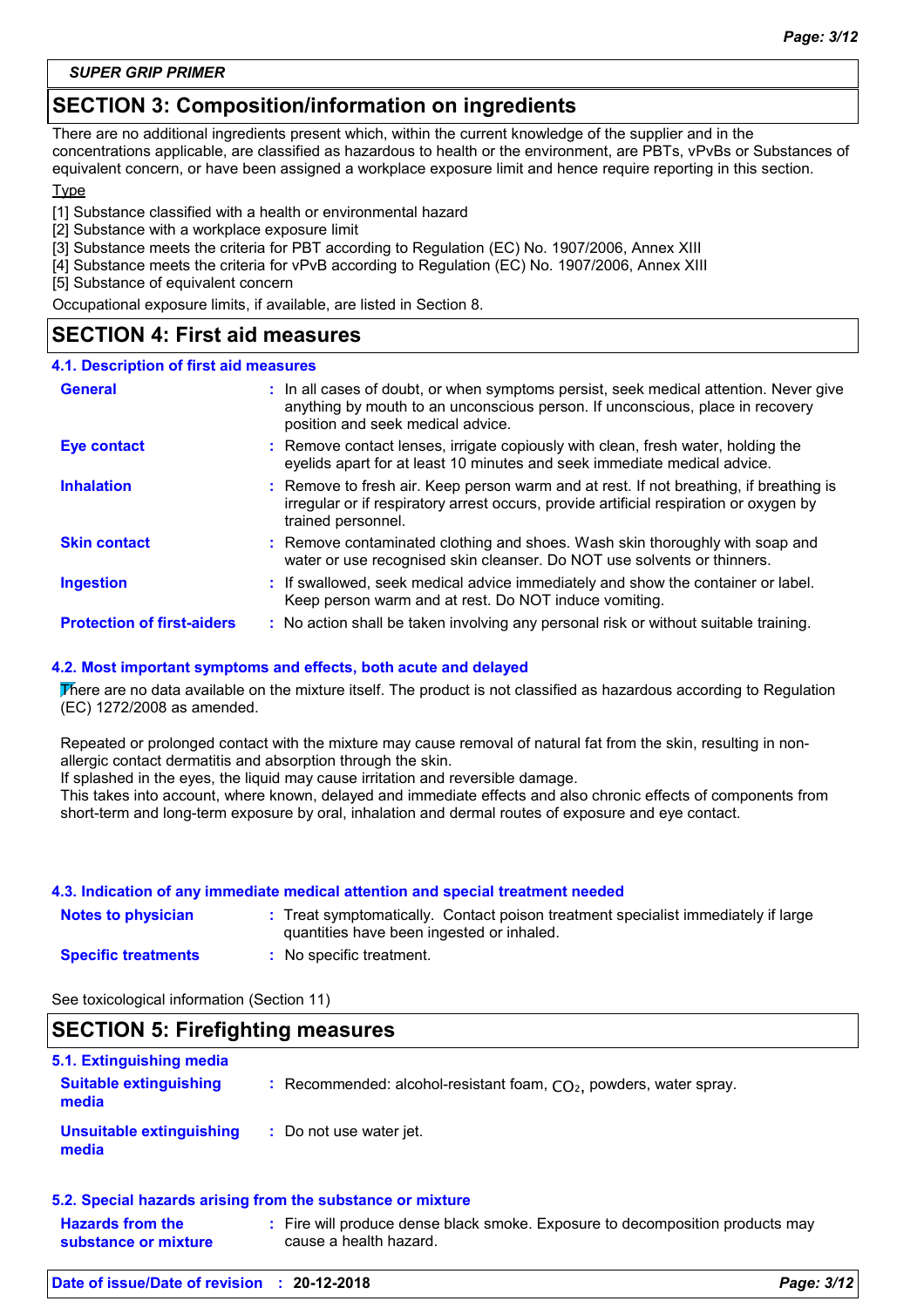# **SECTION 5: Firefighting measures**

| <b>Hazardous thermal</b>                                 | : Decomposition products may include the following materials: carbon monoxide,          |
|----------------------------------------------------------|-----------------------------------------------------------------------------------------|
| decomposition products                                   | carbon dioxide, smoke, oxides of nitrogen.                                              |
| 5.3. Advice for firefighters                             |                                                                                         |
| <b>Special protective actions</b>                        | : Cool closed containers exposed to fire with water. Do not release runoff from fire to |
| for fire-fighters                                        | drains or watercourses.                                                                 |
| <b>Special protective</b><br>equipment for fire-fighters | : Appropriate breathing apparatus may be required.                                      |

### **SECTION 6: Accidental release measures**

| 6.1. Personal precautions, protective equipment and emergency procedures |  |                                                                                                                                                                                                                                                                                    |
|--------------------------------------------------------------------------|--|------------------------------------------------------------------------------------------------------------------------------------------------------------------------------------------------------------------------------------------------------------------------------------|
| For non-emergency<br>personnel                                           |  | : Avoid breathing vapour or mist. Refer to protective measures listed in sections 7<br>and $8.$                                                                                                                                                                                    |
| For emergency responders                                                 |  | : If specialised clothing is required to deal with the spillage, take note of any<br>information in Section 8 on suitable and unsuitable materials. See also the<br>information in "For non-emergency personnel".                                                                  |
| <b>6.2. Environmental</b><br>precautions                                 |  | : Do not allow to enter drains or watercourses. If the product contaminates lakes,<br>rivers, or sewers, inform the appropriate authorities in accordance with local<br>regulations.                                                                                               |
| 6.3. Methods and material<br>for containment and<br>cleaning up          |  | : Contain and collect spillage with non-combustible, absorbent material e.g. sand,<br>earth, vermiculite or diatomaceous earth and place in container for disposal<br>according to local regulations (see Section 13). Preferably clean with a detergent.<br>Avoid using solvents. |
| 6.4. Reference to other<br><b>sections</b>                               |  | : See Section 1 for emergency contact information.<br>See Section 8 for information on appropriate personal protective equipment.<br>See Section 13 for additional waste treatment information.                                                                                    |

# **SECTION 7: Handling and storage**

The information in this section contains generic advice and guidance. The list of Identified Uses in Section 1 should be consulted for any available use-specific information provided in the Exposure Scenario(s).

| <b>7.1 Precautions for safe</b> | : Avoid contact with skin and eyes. Avoid inhalation of vapour, spray or mist.    |
|---------------------------------|-----------------------------------------------------------------------------------|
| handling                        | Eating, drinking and smoking should be prohibited in areas where this material is |
|                                 | handled, stored and processed.                                                    |
|                                 | Put on appropriate personal protective equipment (see Section 8).                 |
|                                 | Never use pressure to empty. Container is not a pressure vessel.                  |
|                                 | Always keep in containers made from the same material as the original one.        |
|                                 | Comply with the health and safety at work laws.                                   |
|                                 | Do not allow to enter drains or watercourses.                                     |

#### **7.2 Conditions for safe storage, including any incompatibilities**

Store in accordance with local regulations.

#### **Notes on joint storage**

Keep away from: oxidising agents, strong alkalis, strong acids.

#### **Additional information on storage conditions**

Observe label precautions. Store in a dry, cool and well-ventilated area. Keep away from heat and direct sunlight. Keep container tightly closed.

No smoking. Prevent unauthorised access. Containers that have been opened must be carefully resealed and kept upright to prevent leakage.

#### **7.3 Specific end use(s)**

| <b>Recommendations</b>                         | $:$ Not available. |
|------------------------------------------------|--------------------|
| <b>Industrial sector specific</b><br>solutions | : Not available.   |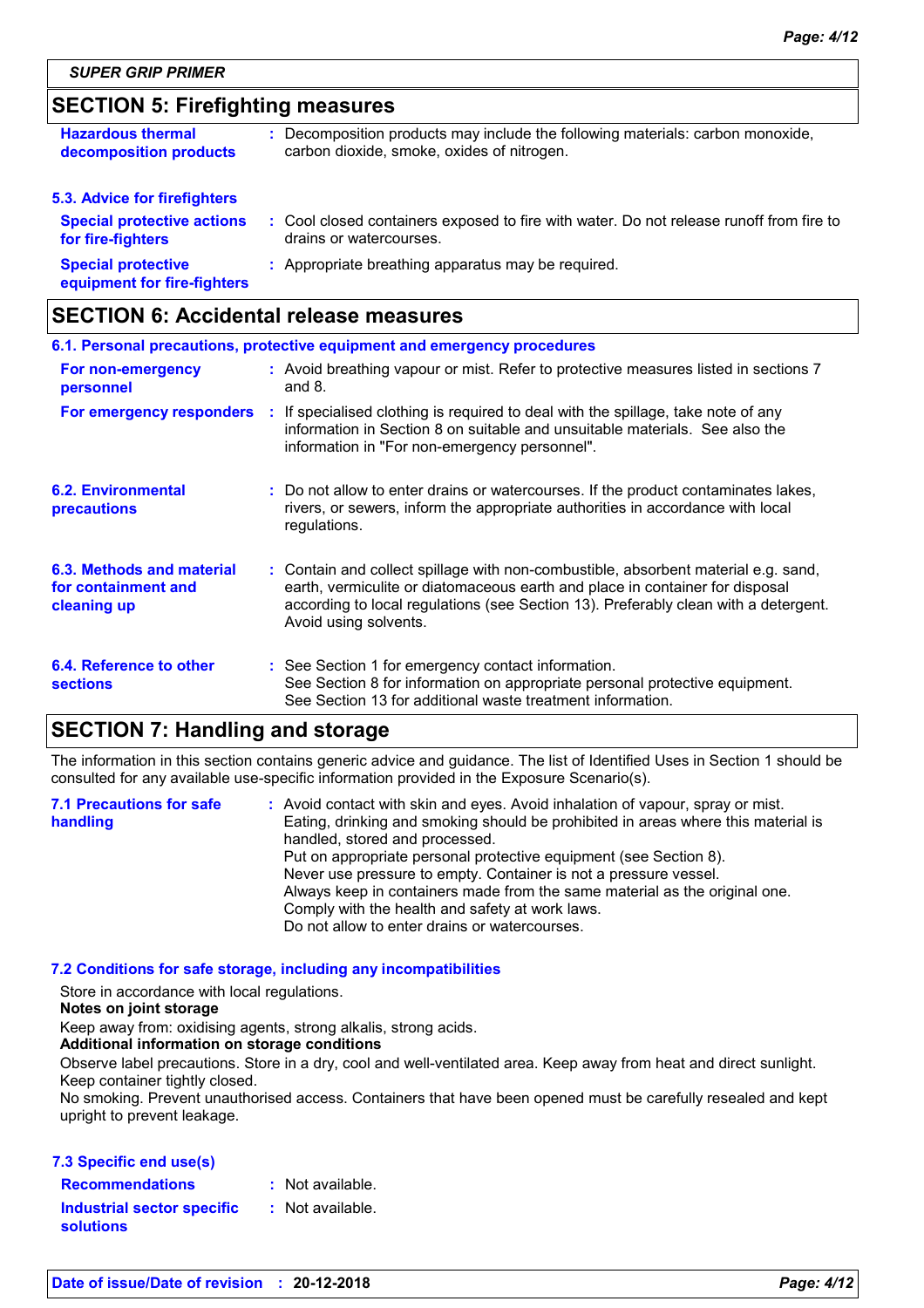### **SECTION 8: Exposure controls/personal protection**

The information in this section contains generic advice and guidance. Information is provided based on typical anticipated uses of the product. Additional measures might be required for bulk handling or other uses that could significantly increase worker exposure or environmental releases.

#### **8.1 Control parameters**

#### **Occupational exposure limits**

No exposure limit value known.

**Recommended monitoring procedures :** If this product contains ingredients with exposure limits, personal, workplace atmosphere or biological monitoring may be required to determine the effectiveness of the ventilation or other control measures and/or the necessity to use respiratory protective equipment. Reference should be made to monitoring standards, such as the following: European Standard EN 689 (Workplace atmospheres - Guidance for the assessment of exposure by inhalation to chemical agents for comparison with limit values and measurement strategy) European Standard EN 14042 (Workplace atmospheres - Guide for the application and use of procedures for the assessment of exposure to chemical and biological agents) European Standard EN 482 (Workplace atmospheres - General requirements for the performance of procedures for the measurement of chemical agents) Reference to national guidance documents for methods for the determination of hazardous substances will also be required.

#### **DNELs/DMELs**

No DNELs/DMELs available.

#### **PNECs**

No PNECs available

#### **8.2 Exposure controls**

| <b>Appropriate engineering</b><br><b>controls</b> | Provide adequate ventilation. Where reasonably practicable, this should be<br>achieved by the use of local exhaust ventilation and good general extraction. If<br>these are not sufficient to maintain concentrations of particulates and solvent<br>vapours below the OEL, suitable respiratory protection must be worn.                                                                                                                                         |  |
|---------------------------------------------------|-------------------------------------------------------------------------------------------------------------------------------------------------------------------------------------------------------------------------------------------------------------------------------------------------------------------------------------------------------------------------------------------------------------------------------------------------------------------|--|
| <b>Individual protection measures</b>             |                                                                                                                                                                                                                                                                                                                                                                                                                                                                   |  |
| <b>Hygiene measures</b>                           | : Wash hands, forearms and face thoroughly after handling chemical products,<br>before eating, smoking and using the lavatory and at the end of the working<br>period. Appropriate techniques should be used to remove potentially<br>contaminated clothing. Wash contaminated clothing before reusing. Ensure that<br>eyewash stations and safety showers are close to the workstation location.                                                                 |  |
| <b>Eye/face protection</b>                        | : Use safety eyewear designed to protect against splash of liquids.                                                                                                                                                                                                                                                                                                                                                                                               |  |
| <b>Skin protection</b>                            |                                                                                                                                                                                                                                                                                                                                                                                                                                                                   |  |
| <b>Hand protection</b>                            |                                                                                                                                                                                                                                                                                                                                                                                                                                                                   |  |
| <b>Gloves</b>                                     | $\triangleright$ or all types of exposure, a glove with protection class of 2 or higher<br>(breakthrough time > 30 minutes according to EN374) is recommended.<br>Recommended gloves: Nitrile, thickness ≥ 0.12 mm.                                                                                                                                                                                                                                               |  |
|                                                   | NOTICE: The selection of a specific glove for a particular application and<br>duration of use in a workplace should also take into account all relevant<br>workplace factors such as, but not limited to: Other chemicals which may be<br>handled, physical requirements (cut/puncture protection, dexterity, thermal<br>protection), potential body reactions to glove materials, as well as the instructions/<br>specifications provided by the glove supplier. |  |
|                                                   | The user must check that the final choice of type of glove selected for handling<br>this product is the most appropriate and takes into account the particular<br>conditions of use, as included in the user's risk assessment.                                                                                                                                                                                                                                   |  |
|                                                   | Gloves should be replaced regularly and if there is any sign of damage to the<br>glove material.                                                                                                                                                                                                                                                                                                                                                                  |  |
|                                                   | Always ensure that the gloves are free from defects and that they are stored and<br>used correctly.                                                                                                                                                                                                                                                                                                                                                               |  |
|                                                   |                                                                                                                                                                                                                                                                                                                                                                                                                                                                   |  |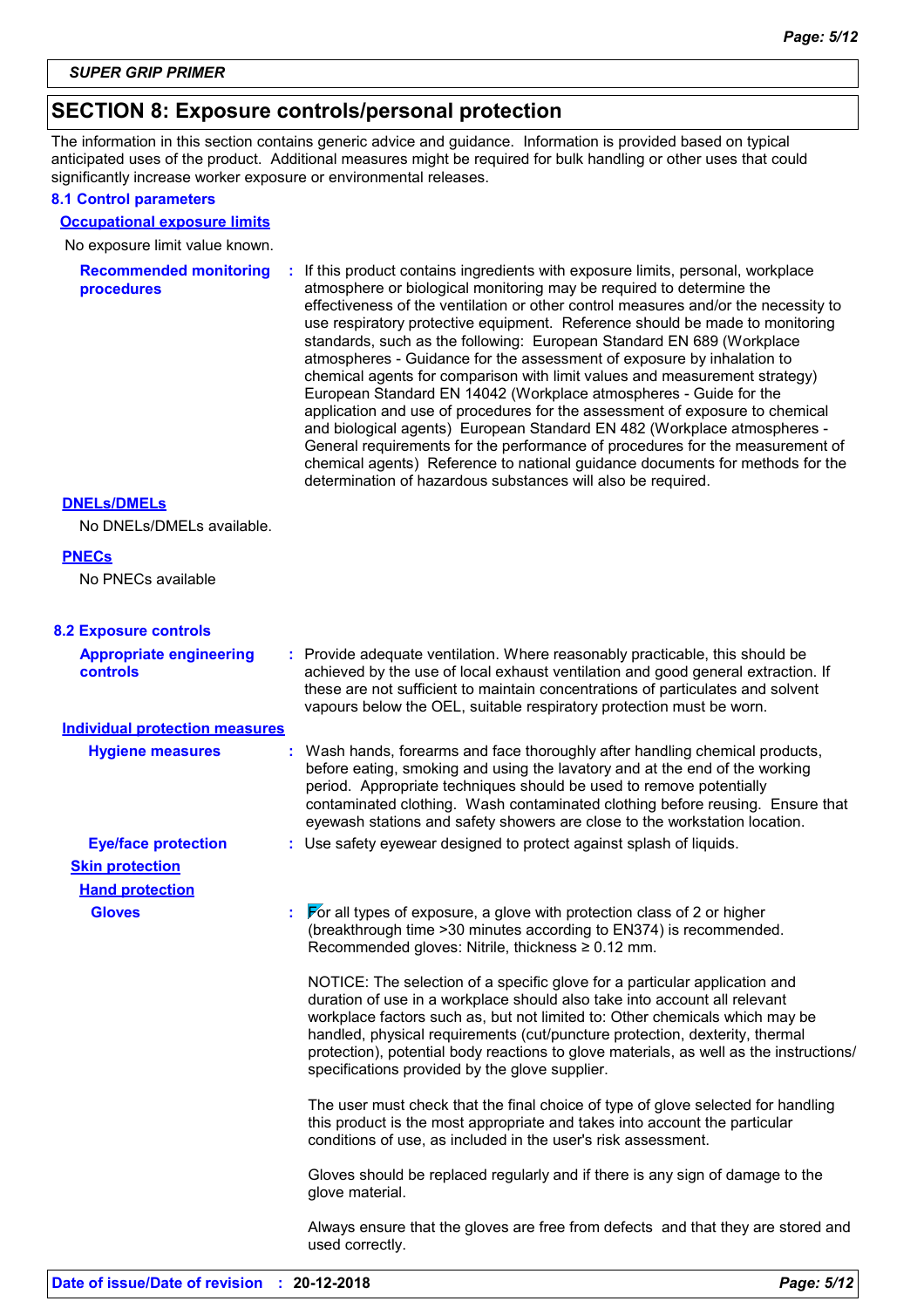# **SECTION 8: Exposure controls/personal protection**

| <b>Body protection</b>                    | : Personnel should wear antistatic clothing made of natural fibres or of high-<br>temperature-resistant synthetic fibres.                                                                                                                                                                                                                                                                                                                                                                                                                                                                                                                                                               |
|-------------------------------------------|-----------------------------------------------------------------------------------------------------------------------------------------------------------------------------------------------------------------------------------------------------------------------------------------------------------------------------------------------------------------------------------------------------------------------------------------------------------------------------------------------------------------------------------------------------------------------------------------------------------------------------------------------------------------------------------------|
| <b>Other skin protection</b>              | : Appropriate footwear and any additional skin protection measures should be<br>selected based on the task being performed and the risks involved and should be<br>approved by a specialist before handling this product.                                                                                                                                                                                                                                                                                                                                                                                                                                                               |
| <b>Respiratory protection</b>             | : If workers are exposed to concentrations above the exposure limit, they must use<br>appropriate, certified respirators.                                                                                                                                                                                                                                                                                                                                                                                                                                                                                                                                                               |
|                                           | <b>OLD LEAD-BASED PAINTS:</b>                                                                                                                                                                                                                                                                                                                                                                                                                                                                                                                                                                                                                                                           |
|                                           | When surfaces are to be prepared for painting, account should be taken of the<br>age of the property and the possibility that lead-pigmented paint might be present.<br>There is a possibility that ingestion or inhalation of scrapings or dust arising from<br>the preparation work could cause health effects. As a working rule you should<br>assume that this will be the case if the age of the property is pre 1960.                                                                                                                                                                                                                                                             |
|                                           | Where possible wet sanding or chemical stripping methods should be used with<br>surfaces of this type to avoid the creation of dust. When dry sanding cannot be<br>avoided, and effective local exhaust ventilation is not available, it is recommended<br>that a dust respirator is worn, that is approved for use with lead dusts, and its type<br>selected on the basis of the COSHH assessment, taking into account the<br>Workplace Exposure Limit for lead in air. Furthermore, steps should be taken to<br>ensure containment of the dusts created, and that all practicable measures are<br>taken to clean up thoroughly all deposits of dusts in and around the affected area. |
|                                           | Respiratory protection in case of dust or spray mist formation. (particle filter<br>EN143 type P2) Respiratory protection in case of vapour formation. (half mask<br>with combination filter A2-P2 til concentrations of 0,5 Vol%.)                                                                                                                                                                                                                                                                                                                                                                                                                                                     |
|                                           | The current Control of Lead at Work Regulations approved code of practice<br>should be consulted for advice on protective clothing and personal hygiene<br>precautions. Care should also be taken to exclude visitors, members of the<br>household and especially children from the affected area, during the actual work<br>and the subsequent clean up operations. All scrapings, dust, etc. should be<br>disposed of by the professional painting contractor as Hazardous Waste.                                                                                                                                                                                                     |
|                                           | Extra precautions will also need to be taken when burning off old lead-based<br>paints because fumes containing lead will be produced. It is recommended that a<br>respirator, approved for use with particulate fumes of lead is selected on the basis<br>of the COSHH assessment, taking into account the Workplace Exposure Limit for<br>lead in air. Similar precautions to those given above about sanding should be<br>taken with reference to protective clothing, disposal of scrapings and dusts, and<br>exclusion of other personnel and especially children from the building during<br>actual work and the subsequent clean up operations.                                  |
|                                           | Avoid the inhalation of dust. Wear suitable face mask if dry sanding. Special<br>precautions should be taken during surface preparation of pre-1960s paint<br>surfaces over wood and metal as they may contain harmful lead.                                                                                                                                                                                                                                                                                                                                                                                                                                                            |
| <b>Environmental exposure</b><br>controls | : Do not allow to enter drains or watercourses.                                                                                                                                                                                                                                                                                                                                                                                                                                                                                                                                                                                                                                         |

# **SECTION 9: Physical and chemical properties**

**9.1. Information on basic physical and chemical properties**

| <b>Appearance</b>                   |                       |
|-------------------------------------|-----------------------|
| <b>Physical state</b>               | $:$ Liquid.           |
| <b>Colour</b>                       | : Various: See label. |
| <b>Odour</b>                        | : Not available.      |
| <b>Odour threshold</b>              | $\pm$ Not available.  |
| рH                                  | $:$ Not available.    |
| <b>Melting point/freezing point</b> | $:$ Not available.    |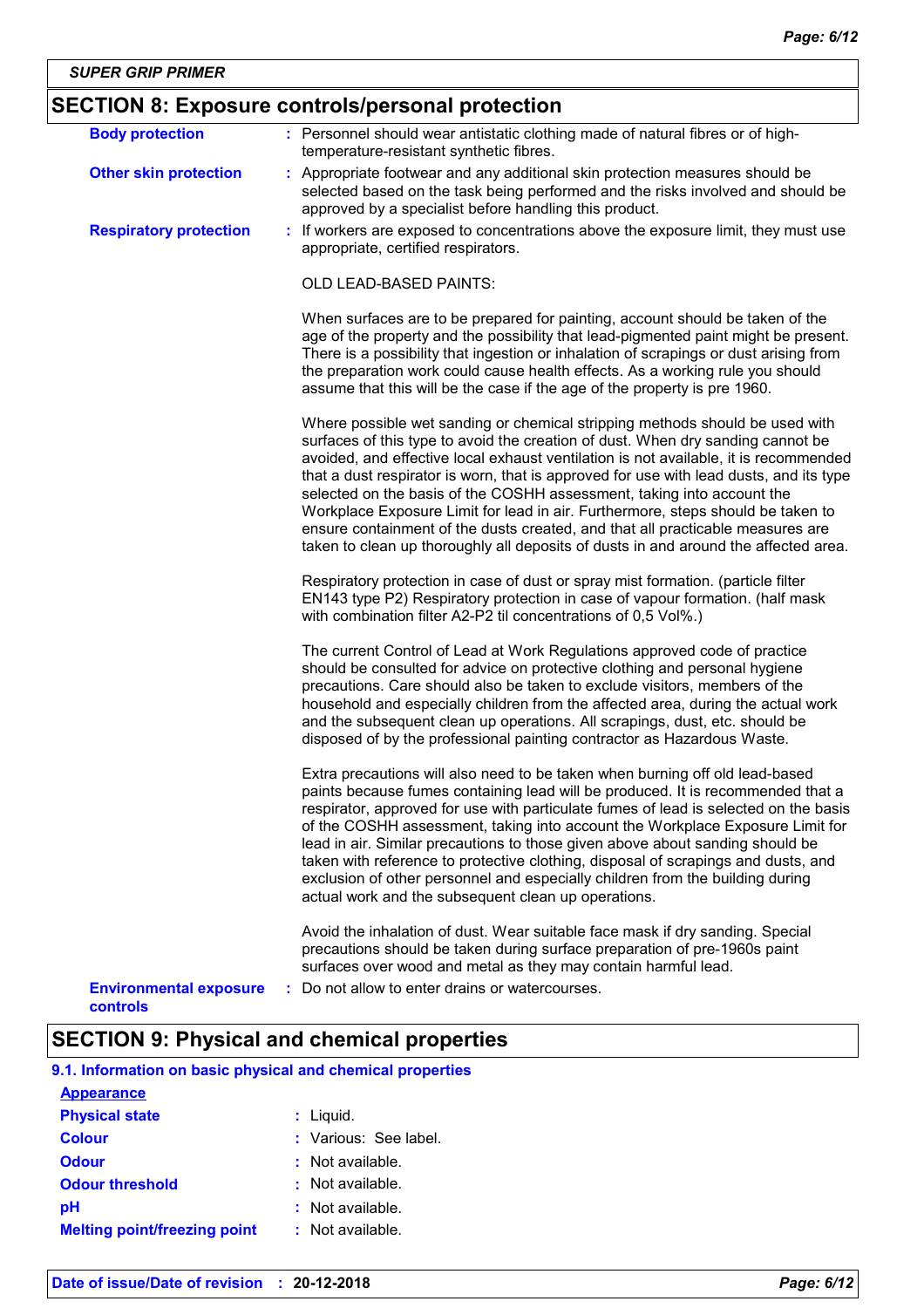# **SECTION 9: Physical and chemical properties**

| Initial boiling point and boiling<br>range             | $: 100^{\circ}$ C                                            |
|--------------------------------------------------------|--------------------------------------------------------------|
| <b>Flash point</b>                                     | Not applicable.<br>÷.                                        |
| <b>Evaporation rate</b>                                | $:$ Not available.                                           |
| <b>Upper/lower flammability or</b><br>explosive limits | $:$ Not available.                                           |
| <b>Vapour pressure</b>                                 | $:$ Not available.                                           |
| <b>Vapour density</b>                                  | Not available.<br>t.                                         |
| <b>Relative density</b>                                | $\frac{1}{368}$<br>t                                         |
| <b>Solubility(ies)</b>                                 | Easily soluble in the following materials: cold water.<br>t. |
| <b>Solubility in water</b>                             | : Not available.                                             |
| <b>Partition coefficient: n-octanol/</b><br>water      | : Not available.                                             |
| <b>Auto-ignition temperature</b>                       | : Not available.                                             |
| <b>Decomposition temperature</b>                       | : Not available.                                             |
| <b>Viscosity</b>                                       | Kinematic (room temperature): $7 \text{ cm}^2/\text{s}$      |
| <b>Explosive properties</b>                            | : Not available.                                             |
| <b>Oxidising properties</b>                            | : Not available.                                             |
| 9.2. Other information                                 |                                                              |
|                                                        |                                                              |

No additional information.

# **SECTION 10: Stability and reactivity**

| 10.1. Reactivity                            |    | : No specific test data related to reactivity available for this product or its ingredients.                                      |
|---------------------------------------------|----|-----------------------------------------------------------------------------------------------------------------------------------|
| <b>10.2. Chemical stability</b>             |    | : Stable under recommended storage and handling conditions (see Section 7).                                                       |
| 10.3. Possibility of<br>hazardous reactions |    | : Under normal conditions of storage and use, hazardous reactions will not occur.                                                 |
| 10.4. Conditions to avoid                   |    | : When exposed to high temperatures may produce hazardous decomposition<br>products.                                              |
| 10.5. Incompatible materials                | ÷. | Keep away from the following materials to prevent strong exothermic reactions:<br>oxidising agents, strong alkalis, strong acids. |
| 10.6. Hazardous<br>decomposition products   |    | : Under normal conditions of storage and use, hazardous decomposition products<br>should not be produced.                         |

### **SECTION 11: Toxicological information**

#### **11.1. Information on toxicological effects**

There are no data available on the mixture itself. The product is not classified as hazardous according to Regulation (EC) 1272/2008 as amended.

Repeated or prolonged contact with the mixture may cause removal of natural fat from the skin, resulting in nonallergic contact dermatitis and absorption through the skin.

If splashed in the eyes, the liquid may cause irritation and reversible damage.

This takes into account, where known, delayed and immediate effects and also chronic effects of components from short-term and long-term exposure by oral, inhalation and dermal routes of exposure and eye contact.

**Acute toxicity**

**Conclusion/Summary :** Not available.

**Acute toxicity estimates**

Not available.

**Date of issue/Date of revision : 20-12-2018** *Page: 7/12*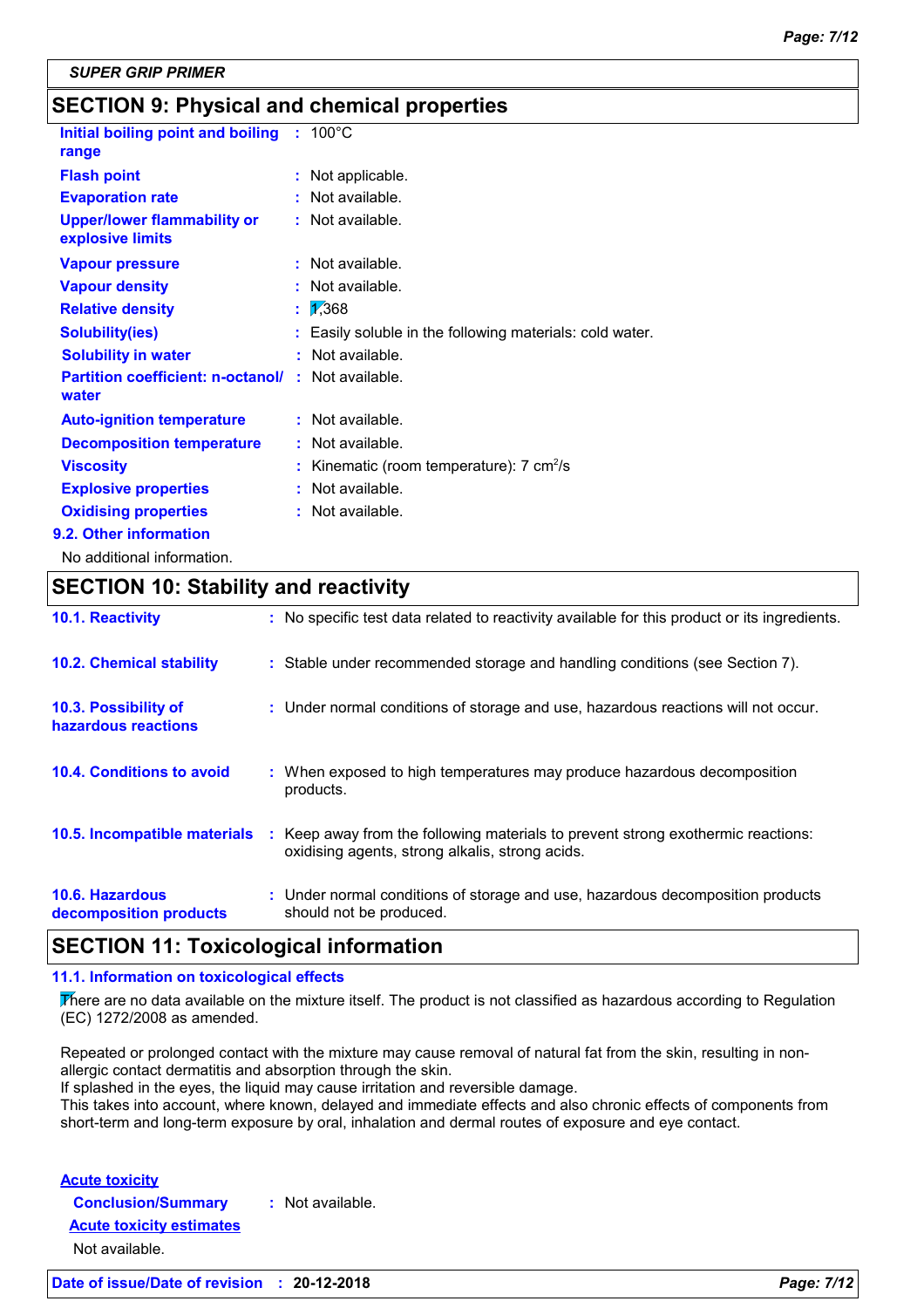# **SECTION 11: Toxicological information**

| <b>Irritation/Corrosion</b>                             |                    |
|---------------------------------------------------------|--------------------|
| <b>Conclusion/Summary</b>                               | $:$ Not available. |
| Sensitisation                                           |                    |
| <b>Conclusion/Summary</b>                               | : Not available.   |
| <u>Mutagenicity</u>                                     |                    |
| <b>Conclusion/Summary</b>                               | : Not available.   |
| <b>Carcinogenicity</b>                                  |                    |
| <b>Conclusion/Summary</b>                               | $:$ Not available. |
| <b>Reproductive toxicity</b>                            |                    |
| <b>Conclusion/Summary</b>                               | : Not available.   |
| <b>Teratogenicity</b>                                   |                    |
| <b>Conclusion/Summary</b>                               | : Not available.   |
| <b>Specific target organ toxicity (single exposure)</b> |                    |
| Not available.                                          |                    |

#### **Specific target organ toxicity (repeated exposure)**

Not available.

#### **Aspiration hazard**

| <b>Product/ingredient name</b>                                         | <b>Result</b>                         |
|------------------------------------------------------------------------|---------------------------------------|
| Hydrocarbons, C10-C13, n-alkanes, isoalkanes, cyclics,<br><2%aromatics | <b>ASPIRATION HAZARD - Category 1</b> |

#### **Other information :** : Not available.

## **SECTION 12: Ecological information**

#### **12.1. Toxicity**

There are no data available on the mixture itself. Do not allow to enter drains or watercourses.

The mixture has been assessed following the summation method of the CLP Regulation (EC) No 1272/2008 and is not classified as hazardous to the environment.

**Conclusion/Summary :** Not available.

#### **12.2. Persistence and degradability**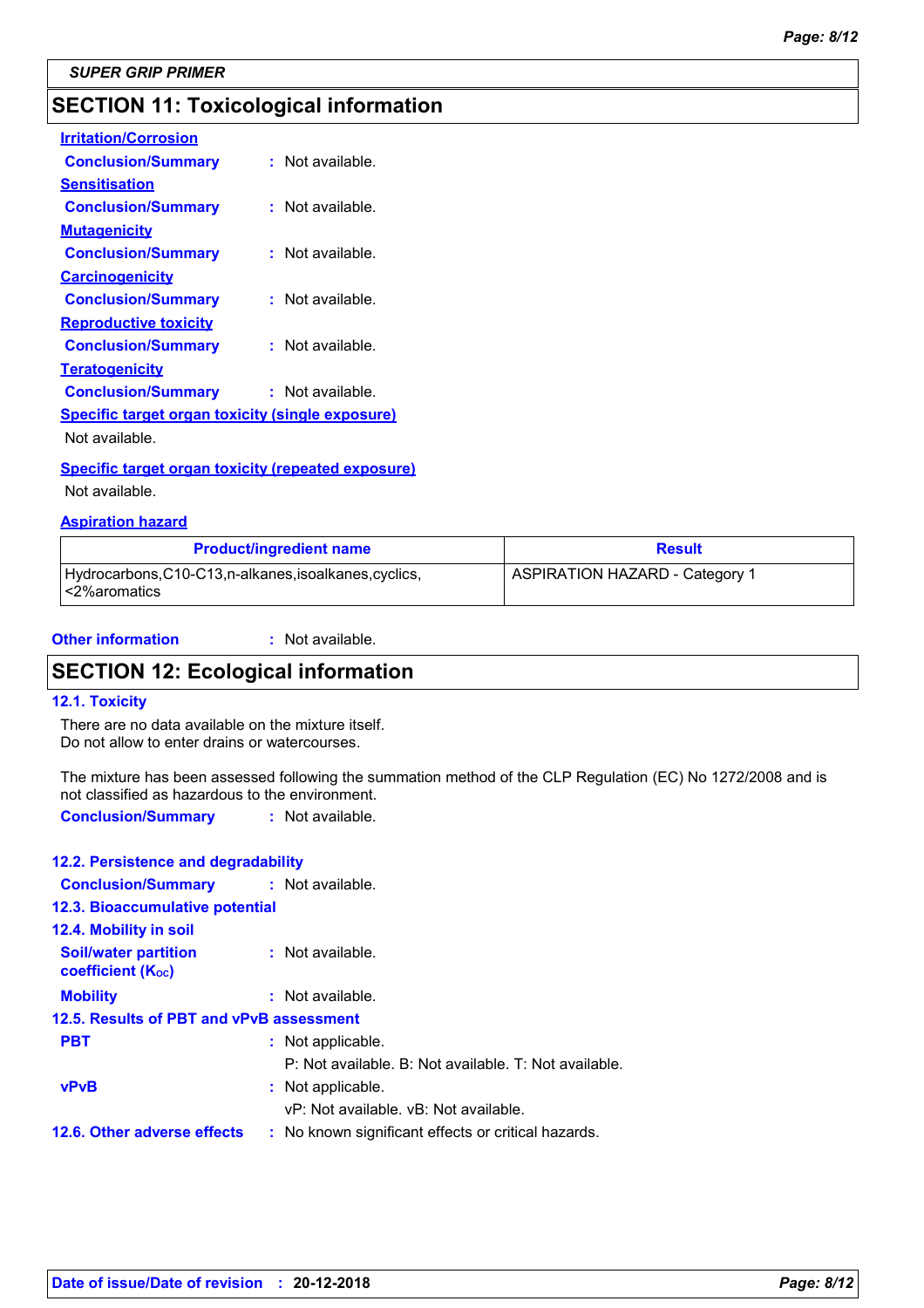# **SECTION 13: Disposal considerations**

The information in this section contains generic advice and guidance. The list of Identified Uses in Section 1 should be consulted for any available use-specific information provided in the Exposure Scenario(s).

#### **13.1 Waste treatment methods**

| <b>Product</b>                 |                                                                                                                                                                                                                                                                                                                                                                                                                                                                                                                                                    |
|--------------------------------|----------------------------------------------------------------------------------------------------------------------------------------------------------------------------------------------------------------------------------------------------------------------------------------------------------------------------------------------------------------------------------------------------------------------------------------------------------------------------------------------------------------------------------------------------|
| <b>Methods of disposal</b>     | The generation of waste should be avoided or minimised wherever possible.<br>Disposal of this product, solutions and any by-products should at all times comply<br>with the requirements of environmental protection and waste disposal legislation<br>and any regional local authority requirements. Dispose of surplus and non-<br>recyclable products via a licensed waste disposal contractor. Waste should not be<br>disposed of untreated to the sewer unless fully compliant with the requirements of<br>all authorities with jurisdiction. |
| <b>Hazardous waste</b>         | : Within the present knowledge of the supplier, this product is not regarded as<br>hazardous waste, as defined by EU Directive 2008/98/EC.                                                                                                                                                                                                                                                                                                                                                                                                         |
| <b>Disposal considerations</b> | Do not allow to enter drains or watercourses.<br>Dispose of according to all federal, state and local applicable regulations.<br>If this product is mixed with other wastes, the original waste product code may no<br>longer apply and the appropriate code should be assigned.<br>For further information, contact your local waste authority.                                                                                                                                                                                                   |
| <b>Packaging</b>               |                                                                                                                                                                                                                                                                                                                                                                                                                                                                                                                                                    |
| <b>Methods of disposal</b>     | The generation of waste should be avoided or minimised wherever possible. Waste<br>packaging should be recycled. Incineration or landfill should only be considered<br>when recycling is not feasible.                                                                                                                                                                                                                                                                                                                                             |
| <b>Disposal considerations</b> | Using information provided in this safety data sheet, advice should be obtained from<br>the relevant waste authority on the classification of empty containers.<br>Empty containers must be scrapped or reconditioned.<br>Dispose of containers contaminated by the product in accordance with local or<br>national legal provisions.                                                                                                                                                                                                              |
| <b>Special precautions</b>     | This material and its container must be disposed of in a safe way. Empty containers<br>÷.<br>or liners may retain some product residues. Avoid dispersal of spilt material and<br>runoff and contact with soil, waterways, drains and sewers.                                                                                                                                                                                                                                                                                                      |

# **SECTION 14: Transport information**

# **Information pertaining to IATA and ADN is considered not relevant since the material is not packaged in the correct approved packaging required of these methods of transport.**

|                                                                                                                           | <b>ADR</b>      | <b>IMDG</b>           |
|---------------------------------------------------------------------------------------------------------------------------|-----------------|-----------------------|
| 14.1 UN number                                                                                                            | Not regulated.  | Not regulated.        |
| 14.2 UN proper<br>shipping name                                                                                           | Not applicable. | Not applicable.       |
| <b>14.3 Transport</b><br>hazard class(es)<br><b>Class</b><br><b>Subsidiary class</b>                                      | Not applicable. | Not applicable.       |
| <b>14.4 Packing group</b>                                                                                                 | Not applicable. | Not applicable.       |
| 14.5<br><b>Environmental</b><br><b>hazards</b><br><b>Marine pollutant</b><br><b>Marine pollutant</b><br><b>substances</b> | No.             | No.<br>Not available. |
|                                                                                                                           |                 |                       |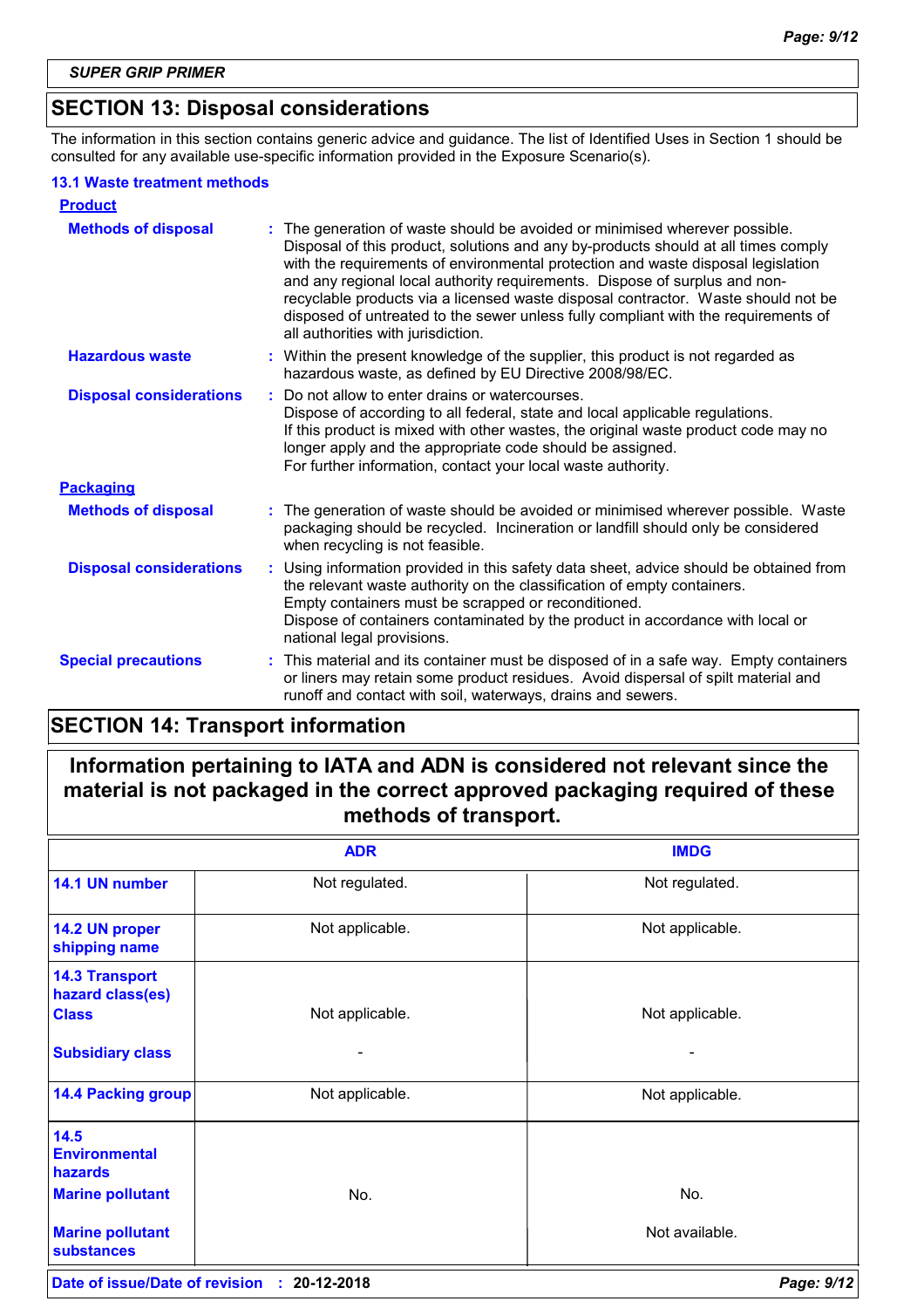*SUPER GRIP PRIMER*

# **Information pertaining to IATA and ADN is considered not relevant since the material is not packaged in the correct approved packaging required of these methods of transport.**

| <b>14.6 Special</b><br>precautions for<br>user                                                                   | Transport within user's premises: always<br>transport in closed containers that are upright<br>and secure. Ensure that persons transporting<br>the product know what to do in the event of an<br>accident or spillage. |                 |  |  |  |
|------------------------------------------------------------------------------------------------------------------|------------------------------------------------------------------------------------------------------------------------------------------------------------------------------------------------------------------------|-----------------|--|--|--|
| <b>HI/Kemler number</b>                                                                                          | Not available.                                                                                                                                                                                                         |                 |  |  |  |
| <b>Emergency</b><br>schedules (EmS)                                                                              |                                                                                                                                                                                                                        | Not applicable. |  |  |  |
| <b>14.7 Transport in bulk</b><br>: Not applicable.<br>according to Annex II of<br><b>MARPOL and the IBC Code</b> |                                                                                                                                                                                                                        |                 |  |  |  |
| <b>Additional</b><br>information                                                                                 |                                                                                                                                                                                                                        |                 |  |  |  |

# **SECTION 15: Regulatory information**

**15.1 Safety, health and environmental regulations/legislation specific for the substance or mixture EU Regulation (EC) No. 1907/2006 (REACH)**

#### **Annex XIV - List of substances subject to authorisation**

#### **Annex XIV**

None of the components are listed.

#### **Substances of very high concern**

None of the components are listed, or the component present is below its threshold.

| <b>Annex XVII - Restrictions</b> | : Not applicable. |
|----------------------------------|-------------------|
| on the manufacture,              |                   |

**placing on the market and use of certain** 

**dangerous substances,**

**mixtures and articles**

### **Other EU regulations**

**VOC :** Compliant with EU law for this product subcategory: see label

**Europe inventory :** At least one component is not listed.

**Ozone depleting substances (1005/2009/EU)** Not listed.

**Prior Informed Consent (PIC) (649/2012/EU)** Not listed.

#### **Seveso Directive**

This product is not controlled under the Seveso Directive.

#### **International regulations**

**Chemical Weapon Convention List Schedules I, II & III Chemicals** Not listed.

**Montreal Protocol (Annexes A, B, C, E)**

Not listed.

**Stockholm Convention on Persistent Organic Pollutants** Not listed.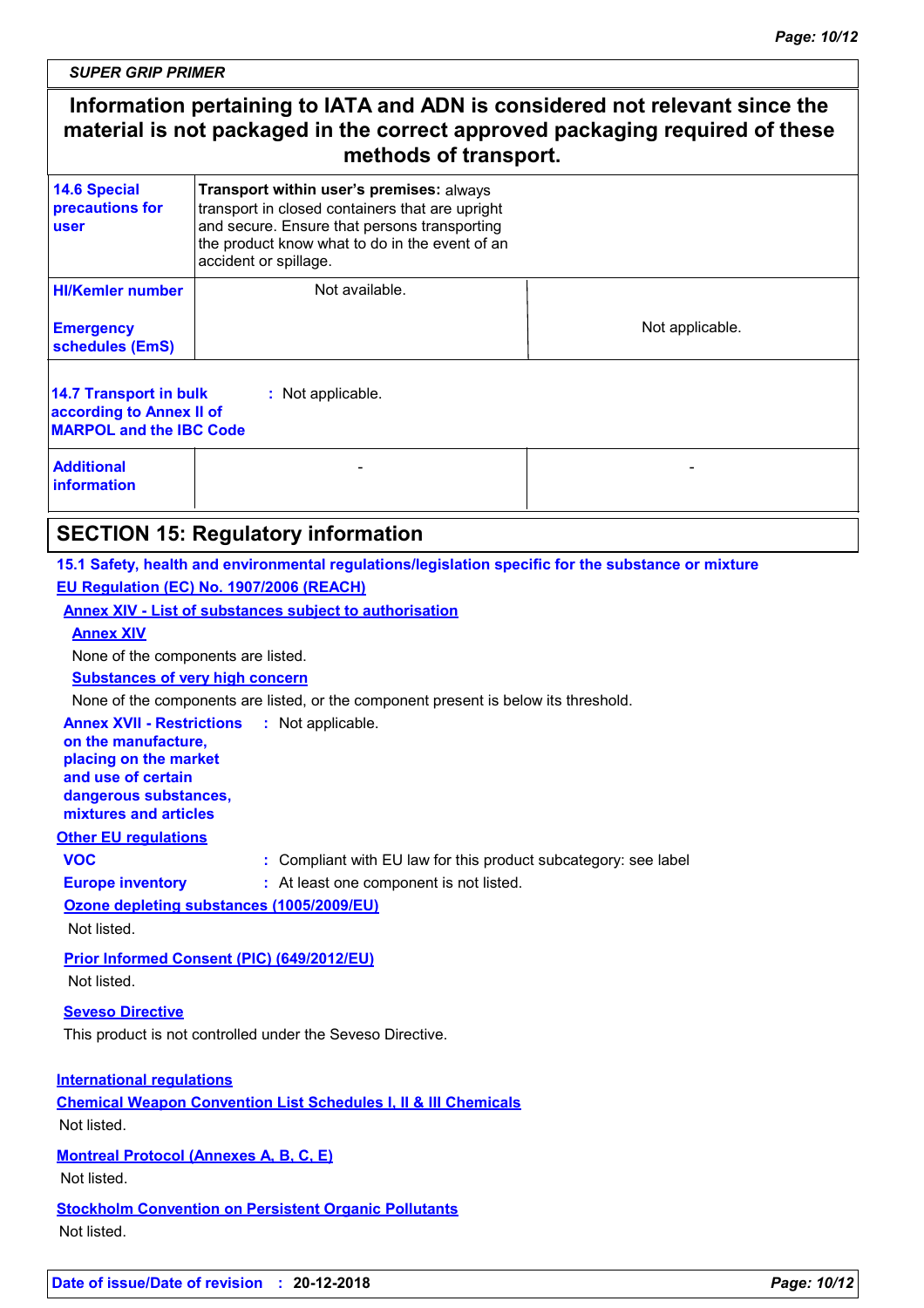# **SECTION 15: Regulatory information**

**Rotterdam Convention on Prior Inform Consent (PIC)**

Not listed.

#### **UNECE Aarhus Protocol on POPs and Heavy Metals**

Not listed.

**Turkey :** At least one component is not listed.

**15.2 Chemical safety :** Not applicable.

**assessment**

### **SECTION 16: Other information**

**CEPE code :** 8

 $\nabla$  Indicates information that has changed from previously issued version.

|  | <b>Abbreviations and acronyms : ATE = Acute Toxicity Estimate</b><br>CLP = Classification, Labelling and Packaging Regulation [Regulation (EC) No.<br>1272/2008]<br>DMEL = Derived Minimal Effect Level<br>DNEL = Derived No Effect Level<br>EUH statement = CLP-specific Hazard statement<br>PBT = Persistent, Bioaccumulative and Toxic<br>PNEC = Predicted No Effect Concentration |
|--|---------------------------------------------------------------------------------------------------------------------------------------------------------------------------------------------------------------------------------------------------------------------------------------------------------------------------------------------------------------------------------------|
|  | <b>RRN = REACH Registration Number</b><br>vPvB = Very Persistent and Very Bioaccumulative                                                                                                                                                                                                                                                                                             |

#### **Procedure used to derive the classification according to Regulation (EC) No. 1272/2008 [CLP/GHS]**

| <b>Classification</b> | <b>Justification</b> |
|-----------------------|----------------------|
| Not classified.       |                      |

#### **Full text of abbreviated H statements**

| $\cancel{17}304$                               |                    | May be fatal if swallowed and enters airways.                                                  |
|------------------------------------------------|--------------------|------------------------------------------------------------------------------------------------|
| <b>Full text of classifications [CLP/GHS]</b>  |                    |                                                                                                |
| $\sqrt{\mathsf{K}}$ sp. Tox. 1, H304<br>EUH066 |                    | <b>ASPIRATION HAZARD - Category 1</b><br>Repeated exposure may cause skin dryness or cracking. |
| Date of printing                               | $: 20-12-2018$     |                                                                                                |
| Date of issue/ Date of<br>revision             | $: 20 - 12 - 2018$ |                                                                                                |
| Date of previous issue                         | $: 3-9-2018$       |                                                                                                |
| <b>Version</b>                                 | : 8                |                                                                                                |
|                                                |                    |                                                                                                |

#### **Notice to reader**

*IMPORTANT NOTE The information in this data sheet is not intended to be exhaustive and is based on the present state of our knowledge and on current laws: any person using the product for any purpose other than that specifically recommended in the technical data sheet without first obtaining written confirmation from us*  as to the suitability of the product for the intended purpose does so at his own risk. It is always the responsibility of the user to take all necessary steps to fulfill the demands set out in the local rules and *legislation. Always read the Material Data Sheet and the Technical Data Sheet for this product if available. All advice we give or any statement made about the product by us (whether in this data sheet or otherwise) is correct to the best of our knowledge but we have no control over the quality or the condition of the substrate or the many factors affecting the use and application of the product. Therefore, unless we specifically agree in writing otherwise, we do not accept any liability whatsoever for the performance of the product or for any loss or damage arising out of the use of the product. All products supplied and technical advice given are subject to our standard terms and conditions of sale. You should request a copy of this document and review it carefully. The information contained in this data sheet is subject to modification from time to time in the light of experience and our policy of continuous development. It is the user's responsibility to verify that this data sheet is current prior to using the product.*

*Brand names mentioned in this data sheet are trademarks of or are licensed to AkzoNobel.*